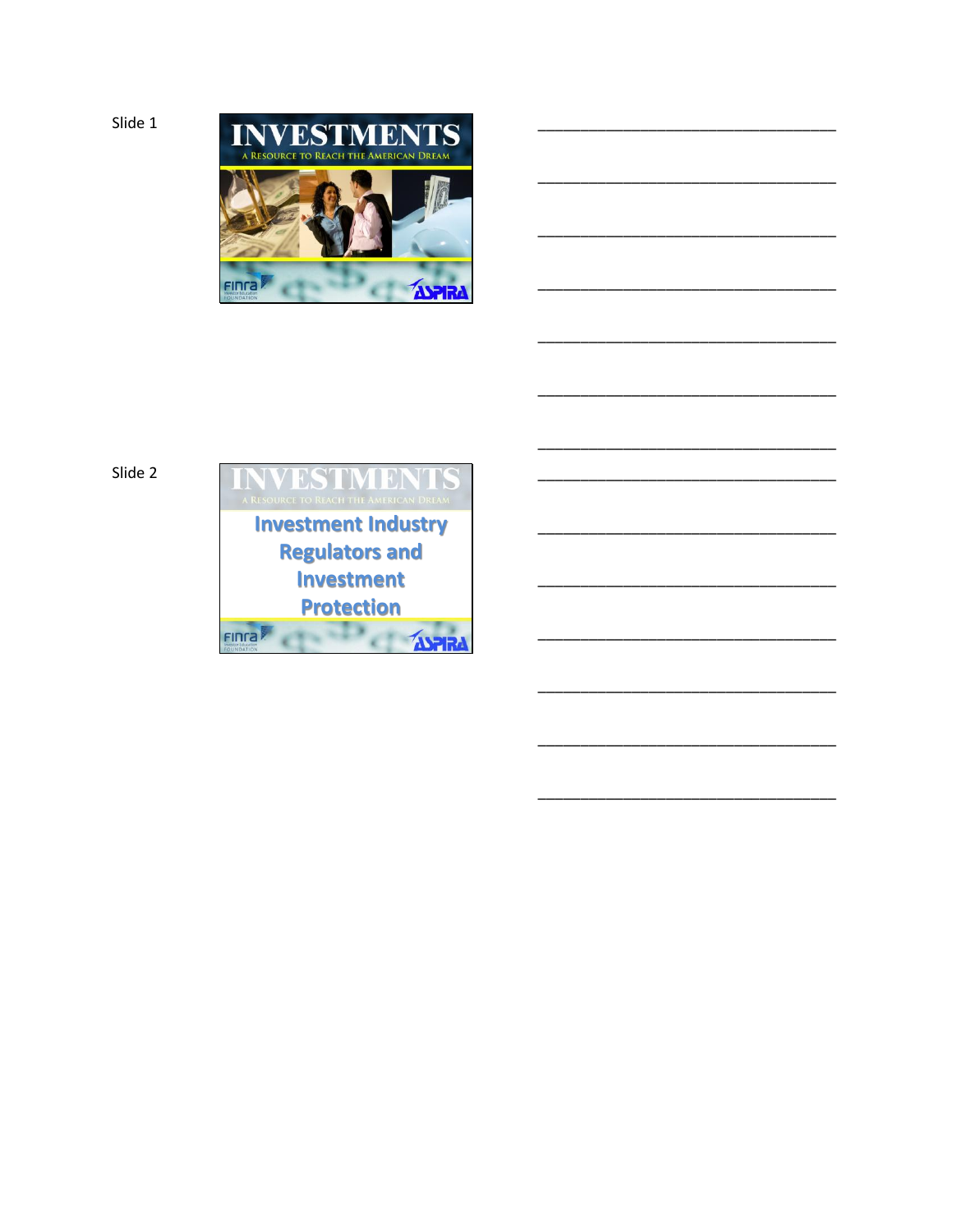

\_\_\_\_\_\_\_\_\_\_\_\_\_\_\_\_\_\_\_\_\_\_\_\_\_\_\_\_\_\_\_\_\_\_\_

\_\_\_\_\_\_\_\_\_\_\_\_\_\_\_\_\_\_\_\_\_\_\_\_\_\_\_\_\_\_\_\_\_\_\_

\_\_\_\_\_\_\_\_\_\_\_\_\_\_\_\_\_\_\_\_\_\_\_\_\_\_\_\_\_\_\_\_\_\_\_

\_\_\_\_\_\_\_\_\_\_\_\_\_\_\_\_\_\_\_\_\_\_\_\_\_\_\_\_\_\_\_\_\_\_\_

\_\_\_\_\_\_\_\_\_\_\_\_\_\_\_\_\_\_\_\_\_\_\_\_\_\_\_\_\_\_\_\_\_\_\_

\_\_\_\_\_\_\_\_\_\_\_\_\_\_\_\_\_\_\_\_\_\_\_\_\_\_\_\_\_\_\_\_\_\_\_

\_\_\_\_\_\_\_\_\_\_\_\_\_\_\_\_\_\_\_\_\_\_\_\_\_\_\_\_\_\_\_\_\_\_\_

\_\_\_\_\_\_\_\_\_\_\_\_\_\_\_\_\_\_\_\_\_\_\_\_\_\_\_\_\_\_\_\_\_\_\_

\_\_\_\_\_\_\_\_\_\_\_\_\_\_\_\_\_\_\_\_\_\_\_\_\_\_\_\_\_\_\_\_\_\_\_

\_\_\_\_\_\_\_\_\_\_\_\_\_\_\_\_\_\_\_\_\_\_\_\_\_\_\_\_\_\_\_\_\_\_\_

\_\_\_\_\_\_\_\_\_\_\_\_\_\_\_\_\_\_\_\_\_\_\_\_\_\_\_\_\_\_\_\_\_\_\_

\_\_\_\_\_\_\_\_\_\_\_\_\_\_\_\_\_\_\_\_\_\_\_\_\_\_\_\_\_\_\_\_\_\_\_

\_\_\_\_\_\_\_\_\_\_\_\_\_\_\_\_\_\_\_\_\_\_\_\_\_\_\_\_\_\_\_\_\_\_\_

\_\_\_\_\_\_\_\_\_\_\_\_\_\_\_\_\_\_\_\_\_\_\_\_\_\_\_\_\_\_\_\_\_\_\_

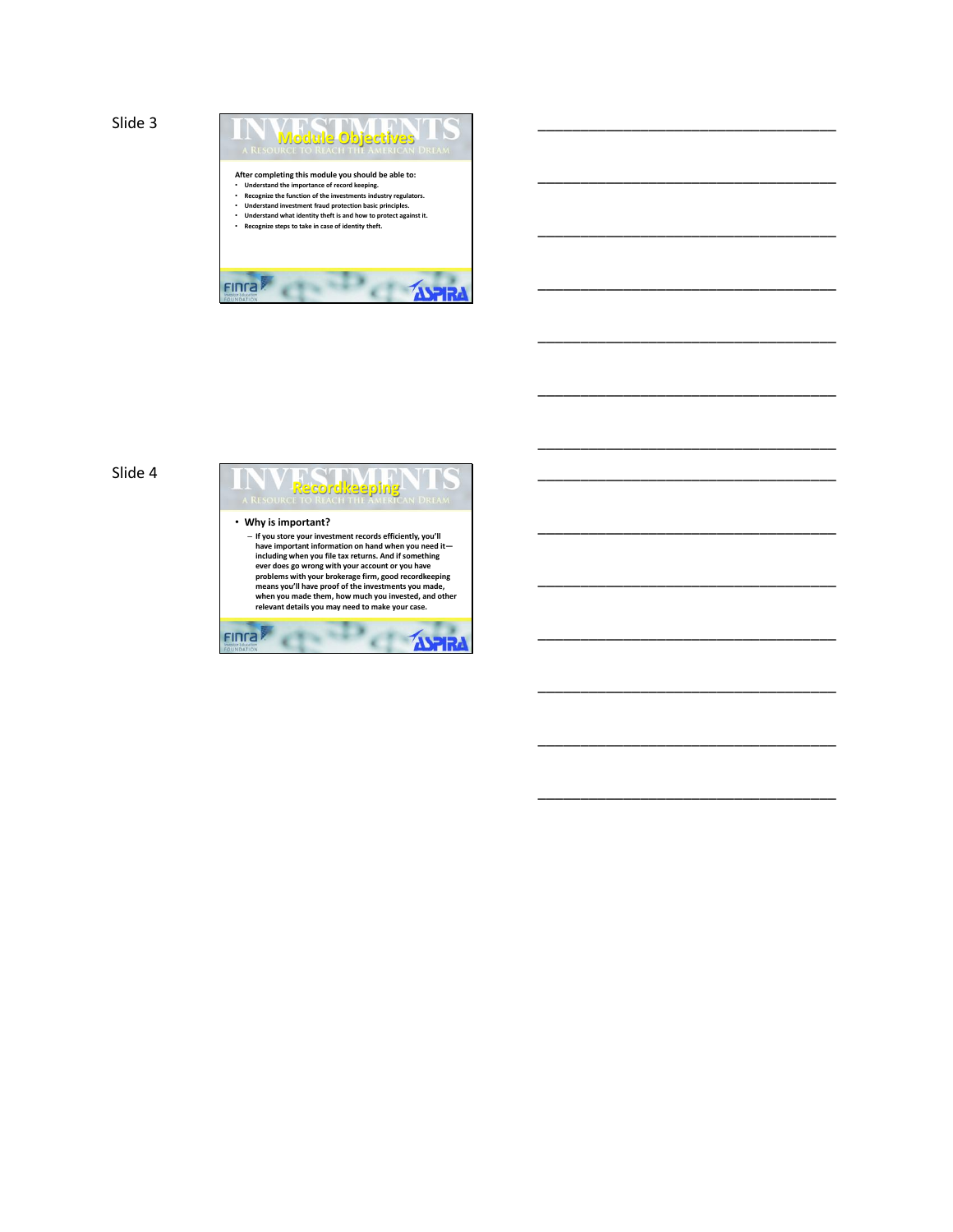

\_\_\_\_\_\_\_\_\_\_\_\_\_\_\_\_\_\_\_\_\_\_\_\_\_\_\_\_\_\_\_\_\_\_\_

\_\_\_\_\_\_\_\_\_\_\_\_\_\_\_\_\_\_\_\_\_\_\_\_\_\_\_\_\_\_\_\_\_\_\_

\_\_\_\_\_\_\_\_\_\_\_\_\_\_\_\_\_\_\_\_\_\_\_\_\_\_\_\_\_\_\_\_\_\_\_

\_\_\_\_\_\_\_\_\_\_\_\_\_\_\_\_\_\_\_\_\_\_\_\_\_\_\_\_\_\_\_\_\_\_\_

\_\_\_\_\_\_\_\_\_\_\_\_\_\_\_\_\_\_\_\_\_\_\_\_\_\_\_\_\_\_\_\_\_\_\_

\_\_\_\_\_\_\_\_\_\_\_\_\_\_\_\_\_\_\_\_\_\_\_\_\_\_\_\_\_\_\_\_\_\_\_

\_\_\_\_\_\_\_\_\_\_\_\_\_\_\_\_\_\_\_\_\_\_\_\_\_\_\_\_\_\_\_\_\_\_\_

\_\_\_\_\_\_\_\_\_\_\_\_\_\_\_\_\_\_\_\_\_\_\_\_\_\_\_\_\_\_\_\_\_\_\_

\_\_\_\_\_\_\_\_\_\_\_\_\_\_\_\_\_\_\_\_\_\_\_\_\_\_\_\_\_\_\_\_\_\_\_

\_\_\_\_\_\_\_\_\_\_\_\_\_\_\_\_\_\_\_\_\_\_\_\_\_\_\_\_\_\_\_\_\_\_\_

\_\_\_\_\_\_\_\_\_\_\_\_\_\_\_\_\_\_\_\_\_\_\_\_\_\_\_\_\_\_\_\_\_\_\_

\_\_\_\_\_\_\_\_\_\_\_\_\_\_\_\_\_\_\_\_\_\_\_\_\_\_\_\_\_\_\_\_\_\_\_

\_\_\_\_\_\_\_\_\_\_\_\_\_\_\_\_\_\_\_\_\_\_\_\_\_\_\_\_\_\_\_\_\_\_\_

\_\_\_\_\_\_\_\_\_\_\_\_\_\_\_\_\_\_\_\_\_\_\_\_\_\_\_\_\_\_\_\_\_\_\_

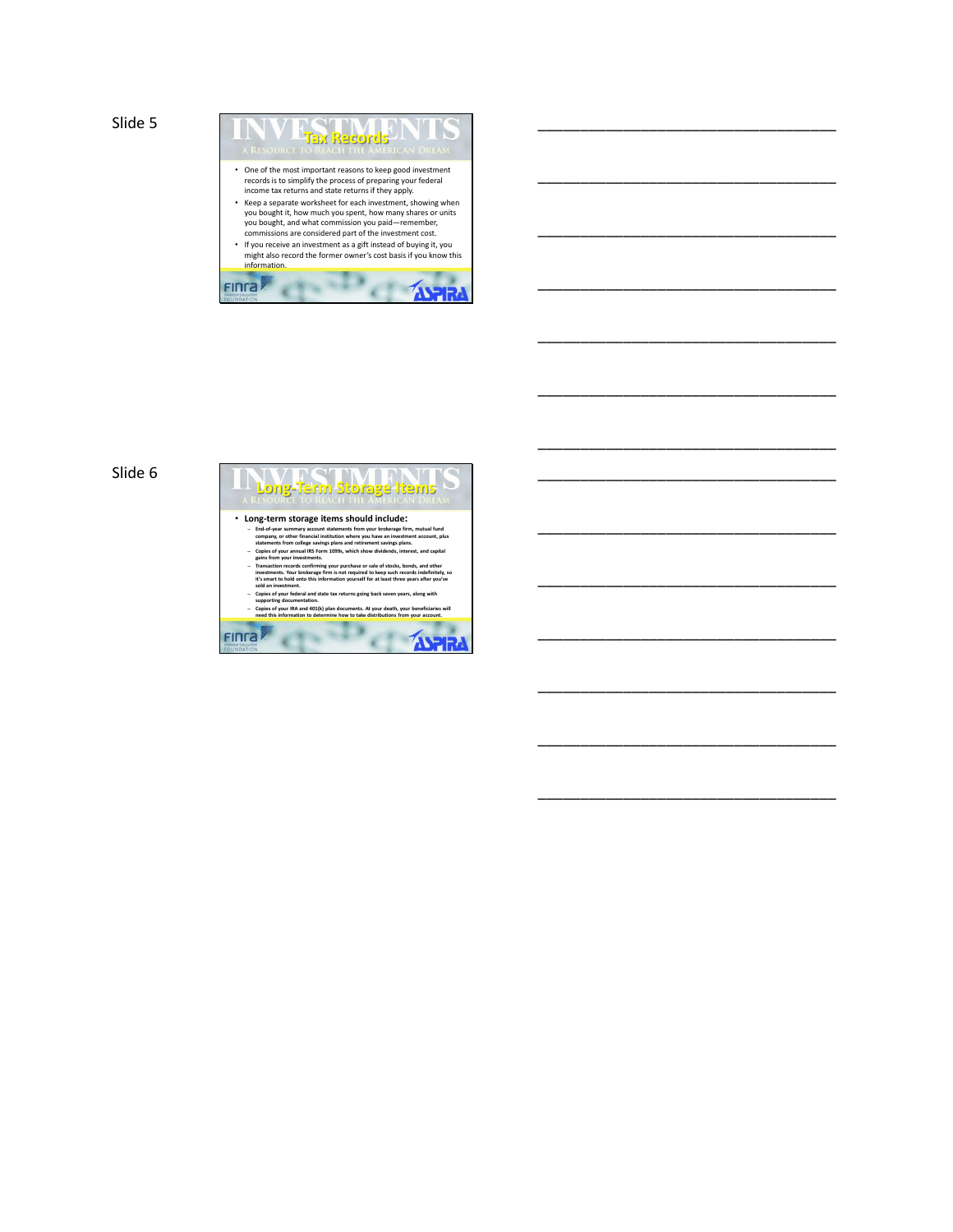

\_\_\_\_\_\_\_\_\_\_\_\_\_\_\_\_\_\_\_\_\_\_\_\_\_\_\_\_\_\_\_\_\_\_\_

\_\_\_\_\_\_\_\_\_\_\_\_\_\_\_\_\_\_\_\_\_\_\_\_\_\_\_\_\_\_\_\_\_\_\_

\_\_\_\_\_\_\_\_\_\_\_\_\_\_\_\_\_\_\_\_\_\_\_\_\_\_\_\_\_\_\_\_\_\_\_

\_\_\_\_\_\_\_\_\_\_\_\_\_\_\_\_\_\_\_\_\_\_\_\_\_\_\_\_\_\_\_\_\_\_\_

\_\_\_\_\_\_\_\_\_\_\_\_\_\_\_\_\_\_\_\_\_\_\_\_\_\_\_\_\_\_\_\_\_\_\_

\_\_\_\_\_\_\_\_\_\_\_\_\_\_\_\_\_\_\_\_\_\_\_\_\_\_\_\_\_\_\_\_\_\_\_

\_\_\_\_\_\_\_\_\_\_\_\_\_\_\_\_\_\_\_\_\_\_\_\_\_\_\_\_\_\_\_\_\_\_\_

\_\_\_\_\_\_\_\_\_\_\_\_\_\_\_\_\_\_\_\_\_\_\_\_\_\_\_\_\_\_\_\_\_\_\_

\_\_\_\_\_\_\_\_\_\_\_\_\_\_\_\_\_\_\_\_\_\_\_\_\_\_\_\_\_\_\_\_\_\_\_

\_\_\_\_\_\_\_\_\_\_\_\_\_\_\_\_\_\_\_\_\_\_\_\_\_\_\_\_\_\_\_\_\_\_\_

\_\_\_\_\_\_\_\_\_\_\_\_\_\_\_\_\_\_\_\_\_\_\_\_\_\_\_\_\_\_\_\_\_\_\_

\_\_\_\_\_\_\_\_\_\_\_\_\_\_\_\_\_\_\_\_\_\_\_\_\_\_\_\_\_\_\_\_\_\_\_

\_\_\_\_\_\_\_\_\_\_\_\_\_\_\_\_\_\_\_\_\_\_\_\_\_\_\_\_\_\_\_\_\_\_\_

\_\_\_\_\_\_\_\_\_\_\_\_\_\_\_\_\_\_\_\_\_\_\_\_\_\_\_\_\_\_\_\_\_\_\_

## Slide 8

# **Identity Theft** • **What is Identity Theft?** – **Identity theft occurs when somebody steals your name and other personal information for fraudulent purposes.**  • **How to Reduce Your Risk** – **Don't give out your personal information to others unless you have a reason to trust them.** – **Check your financial information regularly.** – **Ask periodically for a copy of your credit report.** – **Maintain careful records of your banking and financial accounts.**  FINCE TO THE TANK OF THE TANK OF THE TABLE TO THE TANK OF THE TABLE TANK OF THE TABLE TANK OF THE TANK OF THE TANK OF THE TANK OF THE TANK OF THE TANK OF THE TANK OF THE TANK OF THE TANK OF TANK OF THE TANK OF TANK OF TANK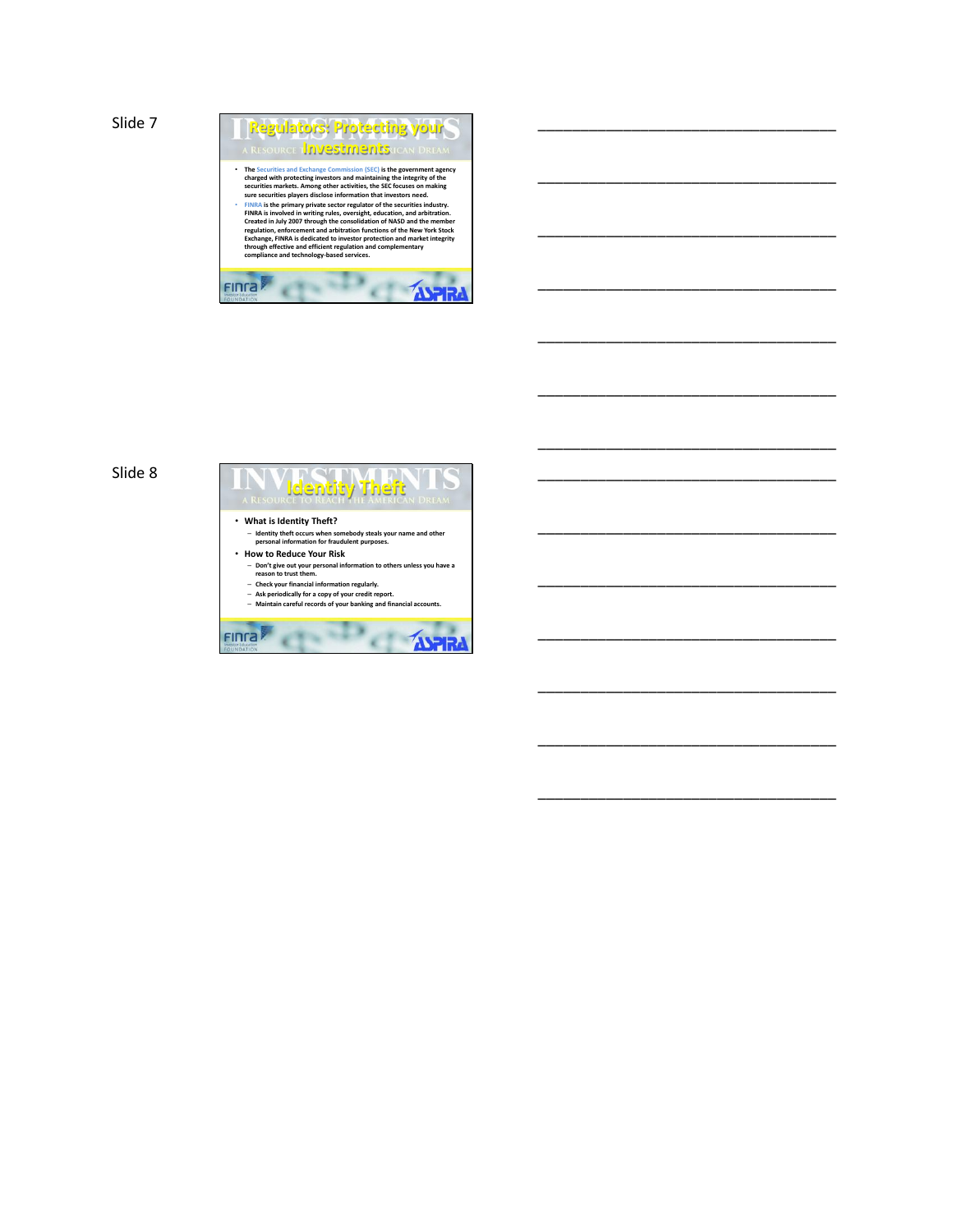```
Slide 9
```


\_\_\_\_\_\_\_\_\_\_\_\_\_\_\_\_\_\_\_\_\_\_\_\_\_\_\_\_\_\_\_\_\_\_\_

\_\_\_\_\_\_\_\_\_\_\_\_\_\_\_\_\_\_\_\_\_\_\_\_\_\_\_\_\_\_\_\_\_\_\_

\_\_\_\_\_\_\_\_\_\_\_\_\_\_\_\_\_\_\_\_\_\_\_\_\_\_\_\_\_\_\_\_\_\_\_

\_\_\_\_\_\_\_\_\_\_\_\_\_\_\_\_\_\_\_\_\_\_\_\_\_\_\_\_\_\_\_\_\_\_\_

\_\_\_\_\_\_\_\_\_\_\_\_\_\_\_\_\_\_\_\_\_\_\_\_\_\_\_\_\_\_\_\_\_\_\_

\_\_\_\_\_\_\_\_\_\_\_\_\_\_\_\_\_\_\_\_\_\_\_\_\_\_\_\_\_\_\_\_\_\_\_

\_\_\_\_\_\_\_\_\_\_\_\_\_\_\_\_\_\_\_\_\_\_\_\_\_\_\_\_\_\_\_\_\_\_\_

\_\_\_\_\_\_\_\_\_\_\_\_\_\_\_\_\_\_\_\_\_\_\_\_\_\_\_\_\_\_\_\_\_\_\_

\_\_\_\_\_\_\_\_\_\_\_\_\_\_\_\_\_\_\_\_\_\_\_\_\_\_\_\_\_\_\_\_\_\_\_

\_\_\_\_\_\_\_\_\_\_\_\_\_\_\_\_\_\_\_\_\_\_\_\_\_\_\_\_\_\_\_\_\_\_\_

\_\_\_\_\_\_\_\_\_\_\_\_\_\_\_\_\_\_\_\_\_\_\_\_\_\_\_\_\_\_\_\_\_\_\_

\_\_\_\_\_\_\_\_\_\_\_\_\_\_\_\_\_\_\_\_\_\_\_\_\_\_\_\_\_\_\_\_\_\_\_

\_\_\_\_\_\_\_\_\_\_\_\_\_\_\_\_\_\_\_\_\_\_\_\_\_\_\_\_\_\_\_\_\_\_\_

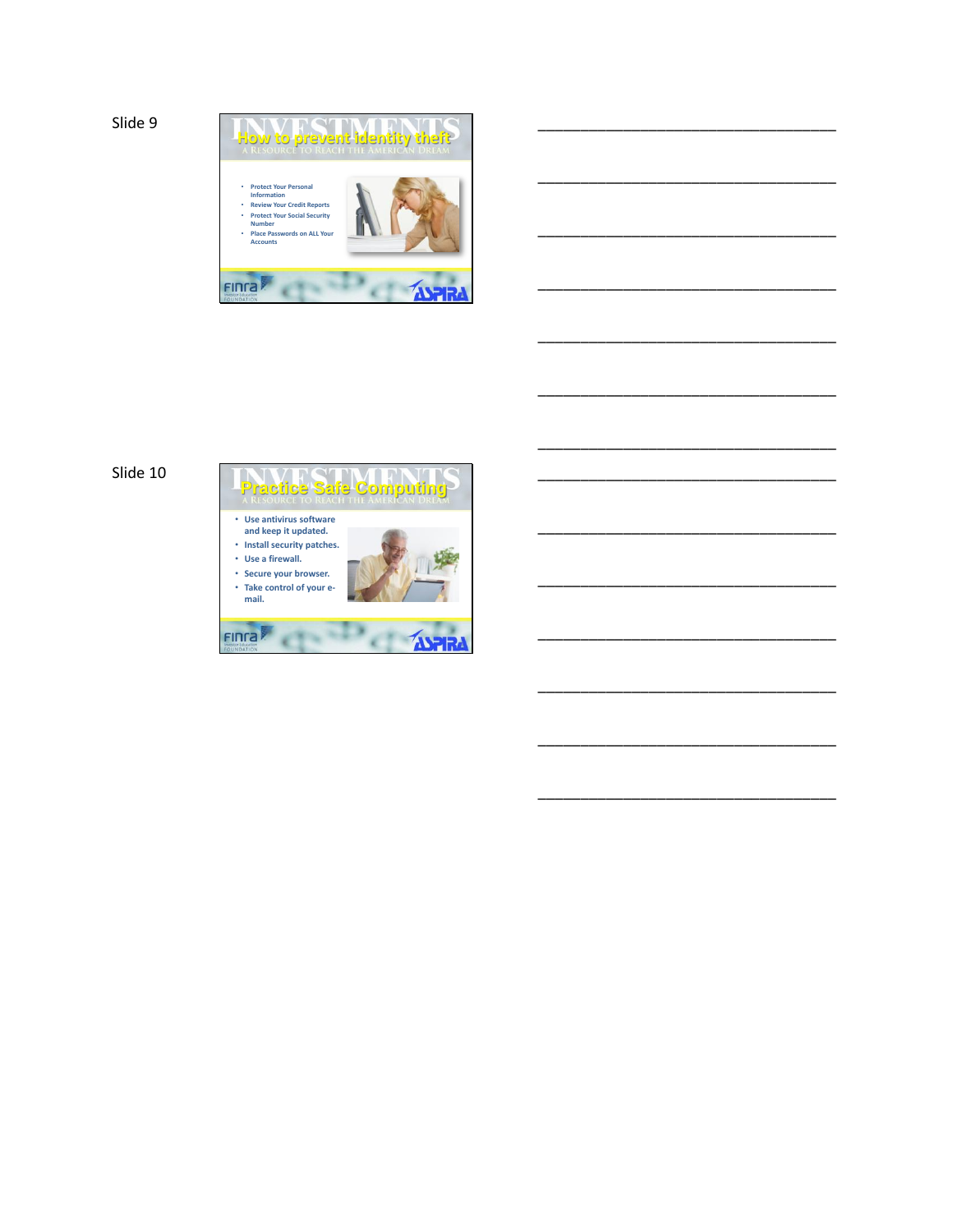```
Slide 11
                                                           What to do if you become a victim?
                                                             The Federal Trade Commission (FTC) is the federal consumer agency in<br>charge of protecting the nation against identity theft. The following are<br>steps that you can take to minimize the damage if a problem occurs:<br>
"Report th
                                                     FING
```
\_\_\_\_\_\_\_\_\_\_\_\_\_\_\_\_\_\_\_\_\_\_\_\_\_\_\_\_\_\_\_\_\_\_\_

\_\_\_\_\_\_\_\_\_\_\_\_\_\_\_\_\_\_\_\_\_\_\_\_\_\_\_\_\_\_\_\_\_\_\_

\_\_\_\_\_\_\_\_\_\_\_\_\_\_\_\_\_\_\_\_\_\_\_\_\_\_\_\_\_\_\_\_\_\_\_

\_\_\_\_\_\_\_\_\_\_\_\_\_\_\_\_\_\_\_\_\_\_\_\_\_\_\_\_\_\_\_\_\_\_\_

\_\_\_\_\_\_\_\_\_\_\_\_\_\_\_\_\_\_\_\_\_\_\_\_\_\_\_\_\_\_\_\_\_\_\_

\_\_\_\_\_\_\_\_\_\_\_\_\_\_\_\_\_\_\_\_\_\_\_\_\_\_\_\_\_\_\_\_\_\_\_

\_\_\_\_\_\_\_\_\_\_\_\_\_\_\_\_\_\_\_\_\_\_\_\_\_\_\_\_\_\_\_\_\_\_\_

\_\_\_\_\_\_\_\_\_\_\_\_\_\_\_\_\_\_\_\_\_\_\_\_\_\_\_\_\_\_\_\_\_\_\_

\_\_\_\_\_\_\_\_\_\_\_\_\_\_\_\_\_\_\_\_\_\_\_\_\_\_\_\_\_\_\_\_\_\_\_

\_\_\_\_\_\_\_\_\_\_\_\_\_\_\_\_\_\_\_\_\_\_\_\_\_\_\_\_\_\_\_\_\_\_\_

\_\_\_\_\_\_\_\_\_\_\_\_\_\_\_\_\_\_\_\_\_\_\_\_\_\_\_\_\_\_\_\_\_\_\_

\_\_\_\_\_\_\_\_\_\_\_\_\_\_\_\_\_\_\_\_\_\_\_\_\_\_\_\_\_\_\_\_\_\_\_

\_\_\_\_\_\_\_\_\_\_\_\_\_\_\_\_\_\_\_\_\_\_\_\_\_\_\_\_\_\_\_\_\_\_\_

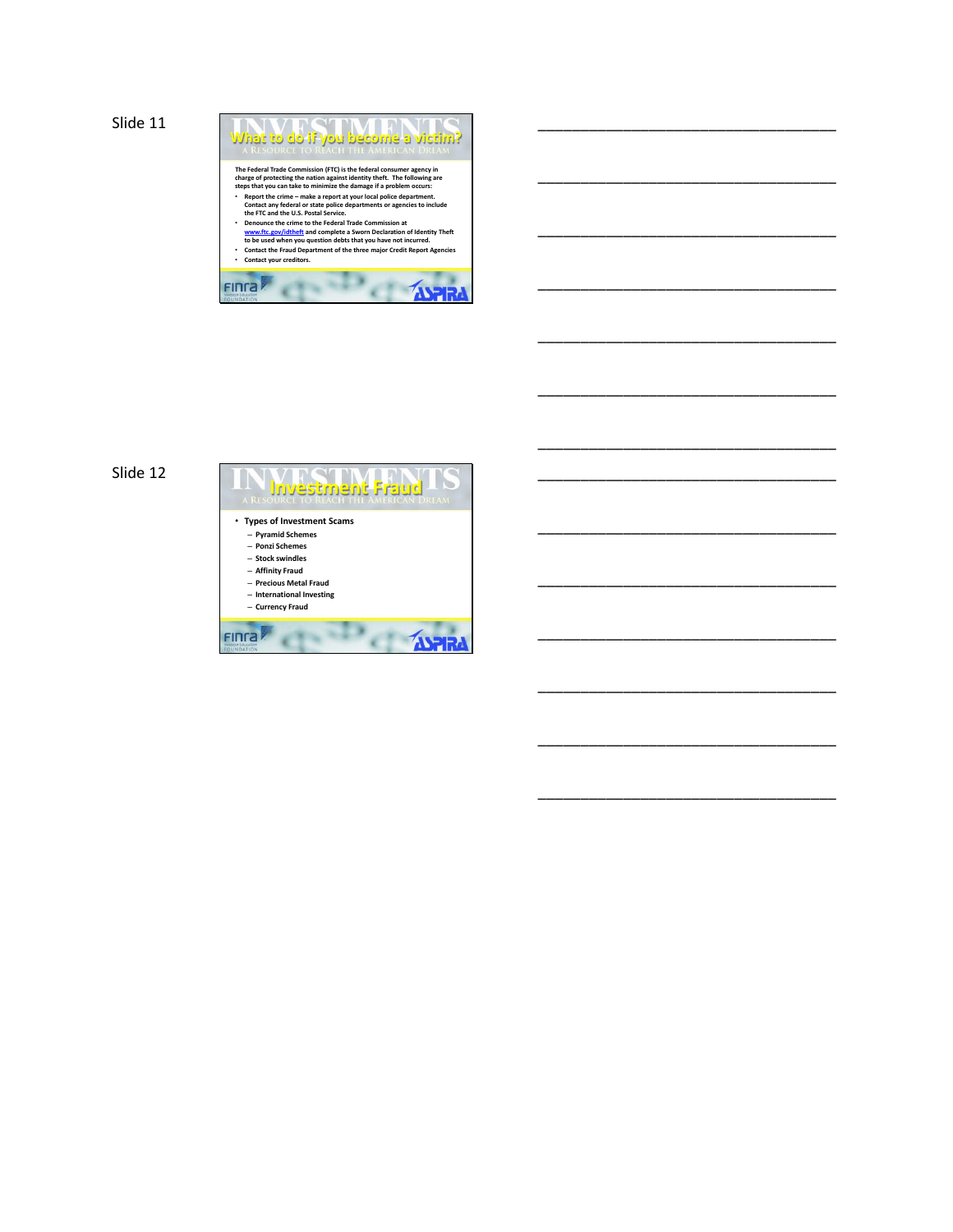```
Slide 13
```


\_\_\_\_\_\_\_\_\_\_\_\_\_\_\_\_\_\_\_\_\_\_\_\_\_\_\_\_\_\_\_\_\_\_\_

\_\_\_\_\_\_\_\_\_\_\_\_\_\_\_\_\_\_\_\_\_\_\_\_\_\_\_\_\_\_\_\_\_\_\_

\_\_\_\_\_\_\_\_\_\_\_\_\_\_\_\_\_\_\_\_\_\_\_\_\_\_\_\_\_\_\_\_\_\_\_

\_\_\_\_\_\_\_\_\_\_\_\_\_\_\_\_\_\_\_\_\_\_\_\_\_\_\_\_\_\_\_\_\_\_\_

\_\_\_\_\_\_\_\_\_\_\_\_\_\_\_\_\_\_\_\_\_\_\_\_\_\_\_\_\_\_\_\_\_\_\_

\_\_\_\_\_\_\_\_\_\_\_\_\_\_\_\_\_\_\_\_\_\_\_\_\_\_\_\_\_\_\_\_\_\_\_

\_\_\_\_\_\_\_\_\_\_\_\_\_\_\_\_\_\_\_\_\_\_\_\_\_\_\_\_\_\_\_\_\_\_\_

\_\_\_\_\_\_\_\_\_\_\_\_\_\_\_\_\_\_\_\_\_\_\_\_\_\_\_\_\_\_\_\_\_\_\_

\_\_\_\_\_\_\_\_\_\_\_\_\_\_\_\_\_\_\_\_\_\_\_\_\_\_\_\_\_\_\_\_\_\_\_

\_\_\_\_\_\_\_\_\_\_\_\_\_\_\_\_\_\_\_\_\_\_\_\_\_\_\_\_\_\_\_\_\_\_\_

\_\_\_\_\_\_\_\_\_\_\_\_\_\_\_\_\_\_\_\_\_\_\_\_\_\_\_\_\_\_\_\_\_\_\_

\_\_\_\_\_\_\_\_\_\_\_\_\_\_\_\_\_\_\_\_\_\_\_\_\_\_\_\_\_\_\_\_\_\_\_

\_\_\_\_\_\_\_\_\_\_\_\_\_\_\_\_\_\_\_\_\_\_\_\_\_\_\_\_\_\_\_\_\_\_\_

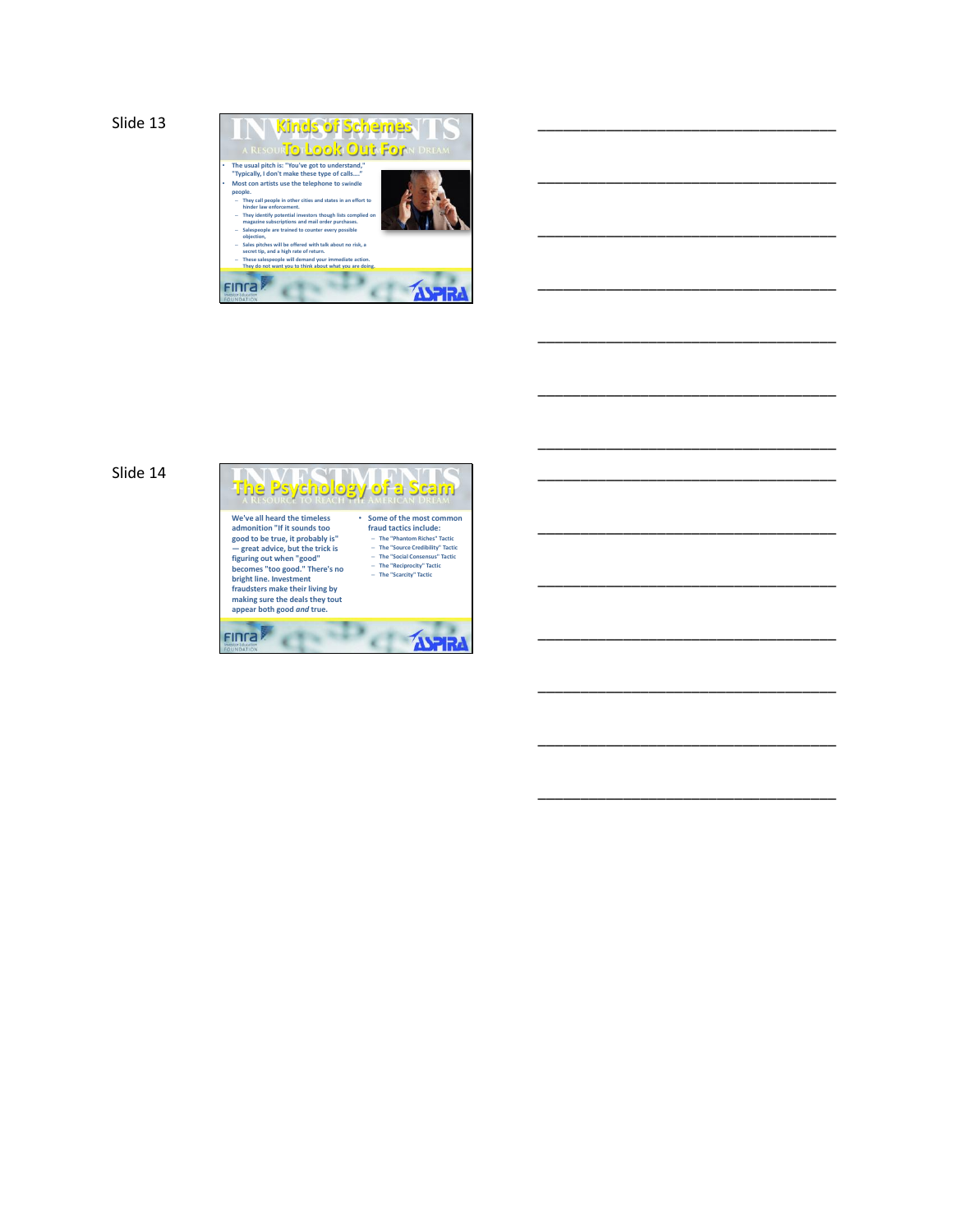```
Slide 15
```


\_\_\_\_\_\_\_\_\_\_\_\_\_\_\_\_\_\_\_\_\_\_\_\_\_\_\_\_\_\_\_\_\_\_\_

\_\_\_\_\_\_\_\_\_\_\_\_\_\_\_\_\_\_\_\_\_\_\_\_\_\_\_\_\_\_\_\_\_\_\_

\_\_\_\_\_\_\_\_\_\_\_\_\_\_\_\_\_\_\_\_\_\_\_\_\_\_\_\_\_\_\_\_\_\_\_

\_\_\_\_\_\_\_\_\_\_\_\_\_\_\_\_\_\_\_\_\_\_\_\_\_\_\_\_\_\_\_\_\_\_\_

\_\_\_\_\_\_\_\_\_\_\_\_\_\_\_\_\_\_\_\_\_\_\_\_\_\_\_\_\_\_\_\_\_\_\_

\_\_\_\_\_\_\_\_\_\_\_\_\_\_\_\_\_\_\_\_\_\_\_\_\_\_\_\_\_\_\_\_\_\_\_

\_\_\_\_\_\_\_\_\_\_\_\_\_\_\_\_\_\_\_\_\_\_\_\_\_\_\_\_\_\_\_\_\_\_\_

\_\_\_\_\_\_\_\_\_\_\_\_\_\_\_\_\_\_\_\_\_\_\_\_\_\_\_\_\_\_\_\_\_\_\_

\_\_\_\_\_\_\_\_\_\_\_\_\_\_\_\_\_\_\_\_\_\_\_\_\_\_\_\_\_\_\_\_\_\_\_

\_\_\_\_\_\_\_\_\_\_\_\_\_\_\_\_\_\_\_\_\_\_\_\_\_\_\_\_\_\_\_\_\_\_\_

\_\_\_\_\_\_\_\_\_\_\_\_\_\_\_\_\_\_\_\_\_\_\_\_\_\_\_\_\_\_\_\_\_\_\_

\_\_\_\_\_\_\_\_\_\_\_\_\_\_\_\_\_\_\_\_\_\_\_\_\_\_\_\_\_\_\_\_\_\_\_

\_\_\_\_\_\_\_\_\_\_\_\_\_\_\_\_\_\_\_\_\_\_\_\_\_\_\_\_\_\_\_\_\_\_\_